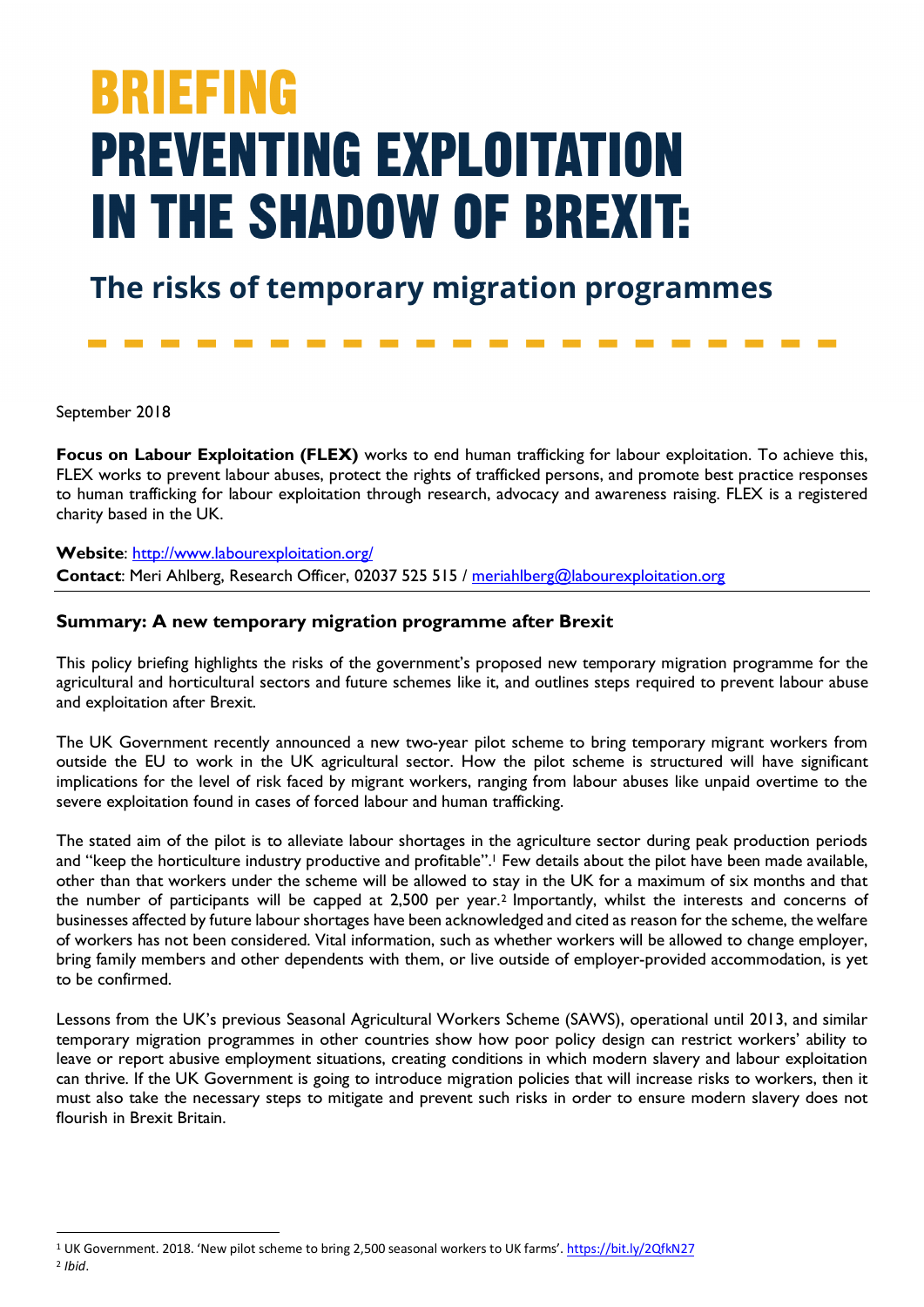### **To mitigate risks faced by workers on temporary migration programmes the government should, at a minimum, take the following steps:**

**1. Wages and working conditions for temporary migration programmes should be set jointly by the government, worker and employer representatives:**

• Conditions set should consider the particular circumstances of the sector, the impact of the restrictions placed on participants and factors relevant to workers' migrant status.

**2. Labour inspectorates should have their resources and remit increased to ensure the enforcement of labour law:**

• All employers and labour providers should be inspected and have their licensed status reviewed before being allowed to participate in temporary migration programmes;

• Regular compliance checks should be carried out on all those participating in the scheme.

#### **3. The activities of overseas labour providers should be regulated and monitored:**

- Only licensed overseas labour providers that do not charge recruitment fees should be used;
- \* Overseas labour providers should have a representative and a registered branch in the UK.

#### **4. Workers should be able to change employers:**

- Legal and practical barriers to changing employers should be removed;
- \* Workers should be allowed to stay in the UK for a set period while they look for new work.

#### **5. Workers should be provided with information on their labour rights and given support to raise cases of abuse:**

- Pre-departure information should be provided on rights at work, UK law and support channels;
- \* Post-arrival information sessions should be given to share in-country information, advice and support;
- \* A new 24-hour helpline should be established specifically for temporary migrant workers;
- NGOs and trade unions should have access to worksites to provide in-person support and advice.

#### **What is the problem?**

The agriculture and horticulture sectors are heavily reliant on workers from across the EU. Estimates from the UK Labour Force Survey suggest that in 2016, 27,000 EU nationals worked directly in agriculture and around 116,000 in the food processing sector.3 The sector is dependent on a further approx. 75,000 temporary/seasonal workers during peak seasons, 98% of whom are EU nationals from outside the UK.4 However, the number of EU nationals coming to the UK to fill these jobs has been declining. This trend has been attributed to uncertainty and anti-immigrant incidents linked to Brexit, the weakening of the pound, and improved work prospects in migrants' home countries, which has made the UK a less attractive destination for European workers. Trade unions suggest that the abolition of the Agricultural Wages Board in England and Wales in 2013, and the subsequent stagnation in wages and working conditions<sup>5</sup> in the sector, may also have had an impact on recruitment levels.<sup>6</sup>

In response to the growing concerns about current and future labour shortages, the agriculture and horticulture sectors have been lobbying the government to introduce a new SAWS. The proposed pilot scheme announced in September 2018 is the government's initial response to these concerns. Whilst few details have been made available, it is clear the pilot scheme, like most temporary migration programmes (see box 1), will be significantly more restrictive than free movement, which grants all EU nationals the same employment rights as British citizens, pathways to settlement and family reunification, and the possibility of switching jobs and moving freely within the labour market. Under free movement EU nationals have access to tax credits and welfare benefits, and the option of taking up or combining part-time and short-term work, which can be used to supplement income in low-wage or precarious jobs7, or balance paid work with unpaid care responsibilities.

<sup>6</sup> FLEX interview with trade union representative, 2018.

<sup>&</sup>lt;sup>3</sup> Byrne, R. 2018. 'The migrant labour shortage is already here, and agri-tech can't yet fill the gap'. https://bit.ly/2xnkz03

<sup>4</sup> McGuinness, T. and Garton Grimwood, G. 2017. 'Migrant workers in agriculture'. *Commons Briefing papers CBP-7987.* https://bit.ly/2MxIDTy <sup>5</sup> Blagg, H. 2016. 'Work with the board: Unite condemns attacks on Scottish AWB. https://bit.ly/2NPuF3Y

<sup>7</sup> Kyambi, S. *et al.* 2018. 'Choices ahead: Approaches to lower skilled labour migration after Brexit'. https://bit.ly/2K2kAyR p.7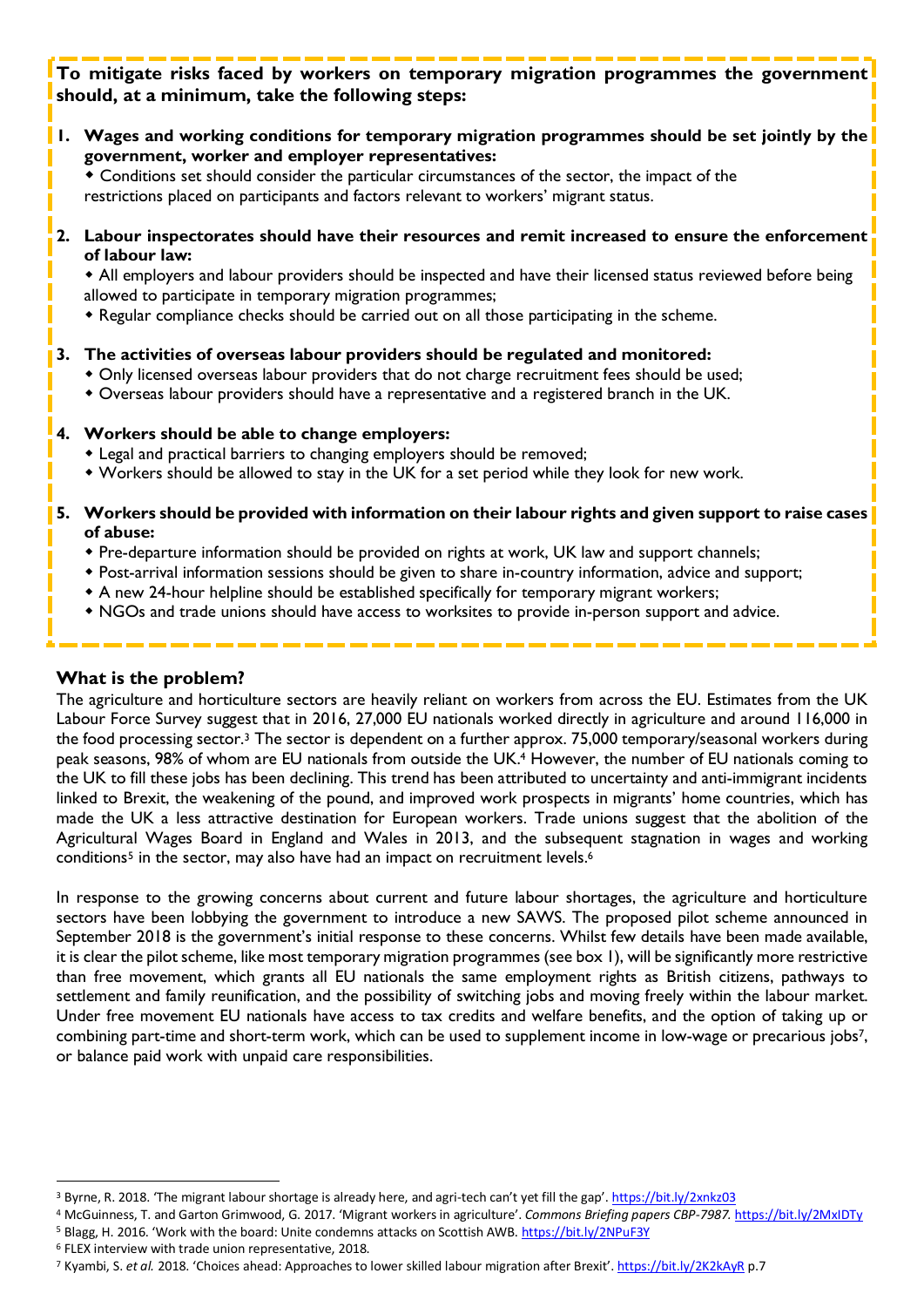#### **BOX 1. What are temporary migration programmes?**

Temporary migration programmes are typically used by countries in the global north to recruit migrant workers into lower-skilled, lower-paid work for limited stays with restricted access to rights. Temporary migration programmes are often sectoral and are especially common in agriculture and food processing, although they have also been used in care, hospitality and other low-wage work8. Visas are granted for a fixed period of time, ranging from several months to a few years, after which workers must return to their country of origin or apply for a new visa. Tied visas, whereby a person's right to work and stay in a country is dependent on a specific employer or labour provider, are a key feature of temporary migration programmes. Other common characteristics include the requirement to stay in employerprovided accommodation; no or limited family reunification rights; no or limited access to benefits and public services; and no path to permanent residence.

Due to their more restrictive nature, temporary migration programmes have been criticised as inherently exploitative or, at a minimum, creating conditions in which forced labour and human trafficking for labour exploitation can thrive. Analyses of previous and existing temporary migration programmes in the UK and elsewhere show how they often lead to worker exploitation.<sup>9</sup> Box 2 summarises common features of temporary migration programmes and how they can increase the risk of worker exploitation.

It is important for the government to acknowledge the often-problematic nature of temporary migration programmes and the role migration policy has in creating vulnerabilities that enable worker exploitation. Any post-Brexit temporary migration programmes, including the proposed pilot scheme for the agriculture/horticulture sector, must be designed in a way that acknowledges and addresses the risks caused to workers. This is particularly true if the UK seeks to become a world leader in tackling modern slavery as the Prime Minister has proposed.

#### **BOX 2. Features of temporary migration programmes that increase the risk of exploitation**

**Tied visas** – Tying residency status to a particular employer or even to a particular sector or type of work has been shown to significantly increase vulnerability to abuse and exploitation.<sup>10</sup> Workers on tied visas are more likely to accept poor working conditions and are less likely to make complaints about abusive employers, as loss of employment can result in deportation or irregular status. Unscrupulous employers may use the power-imbalance created by tied visas to exploit workers, for example by threatening to fire workers if they complain.

**Short visa time frames** – Workers on short-term visas will find it difficult to change employers and may stay in exploitative situations, especially if the only alternative is to leave the country before their visa has run out.<sup>11</sup>

**No paths to permanent residency** – Because their stay in country is time limited, temporary migrant workers are less likely to know their rights and understand the immigration and employment systems, making them more vulnerable to exploitation. They are also less likely to develop the language skills and support networks that would increase resilience to exploitation. Having limited or no right to remain increases the likelihood of people overstaying their visas and ending up undocumented, without access to labour rights.

**Multiple dependencies** – Being reliant on an employer (or third parties, such as gangmasters or labour providers) not only for work, but also accommodation, transportation, food, information, and/or other necessities, makes leaving or making a complaint much more difficult. Workers who leave or lose their job may find themselves unemployed and homeless. Risks increase if migrants do not have access to benefits such as housing assistance or unemployment insurance.12 Temporary migration programmes, including the previous SAWS, often require workers to stay in employer-provided accommodation.

<sup>11</sup> *Ibid.*

<sup>8</sup> See for instance the Live-in Caregiver Program in Canada, the Sector Based Scheme in the UK, and the Foreign Temporary Worker Program in Canada.

<sup>9</sup> López-Sala, A. *et al*. 2016. Temper Working Paper Series. 'Seasonal Immigrant Workers and Programs in UK, France, Spain and Italy'. https://bit.ly/2MKwrPA; Mayer, R. 2005. 'Guestworkers and exploitation'. *The Review of Politics.* 67(2). pp.311-334.; Shamir, H. 2017. 'The Paradox of "legality": Temporary migrant worker programs and vulnerability to trafficking'. In P. Kotiswaran (Ed.), *Revisiting the law and governance of trafficking, forced labour and modern slavery*. Cambridge: Cambridge University Press.

<sup>&</sup>lt;sup>10</sup> Wright, C.F., Groutsis, D. and van den Broek, D. 2016. 'Employer-sponsored temporary labour migration schemes in Australia, Canada and Sweden: enhancing efficiency, compromising fairness?'

<sup>12</sup> Dwyer, P. *et al.* 2011. 'Forced labour and UK immigration policy: Status matters?'. https://bit.ly/2MBzf1l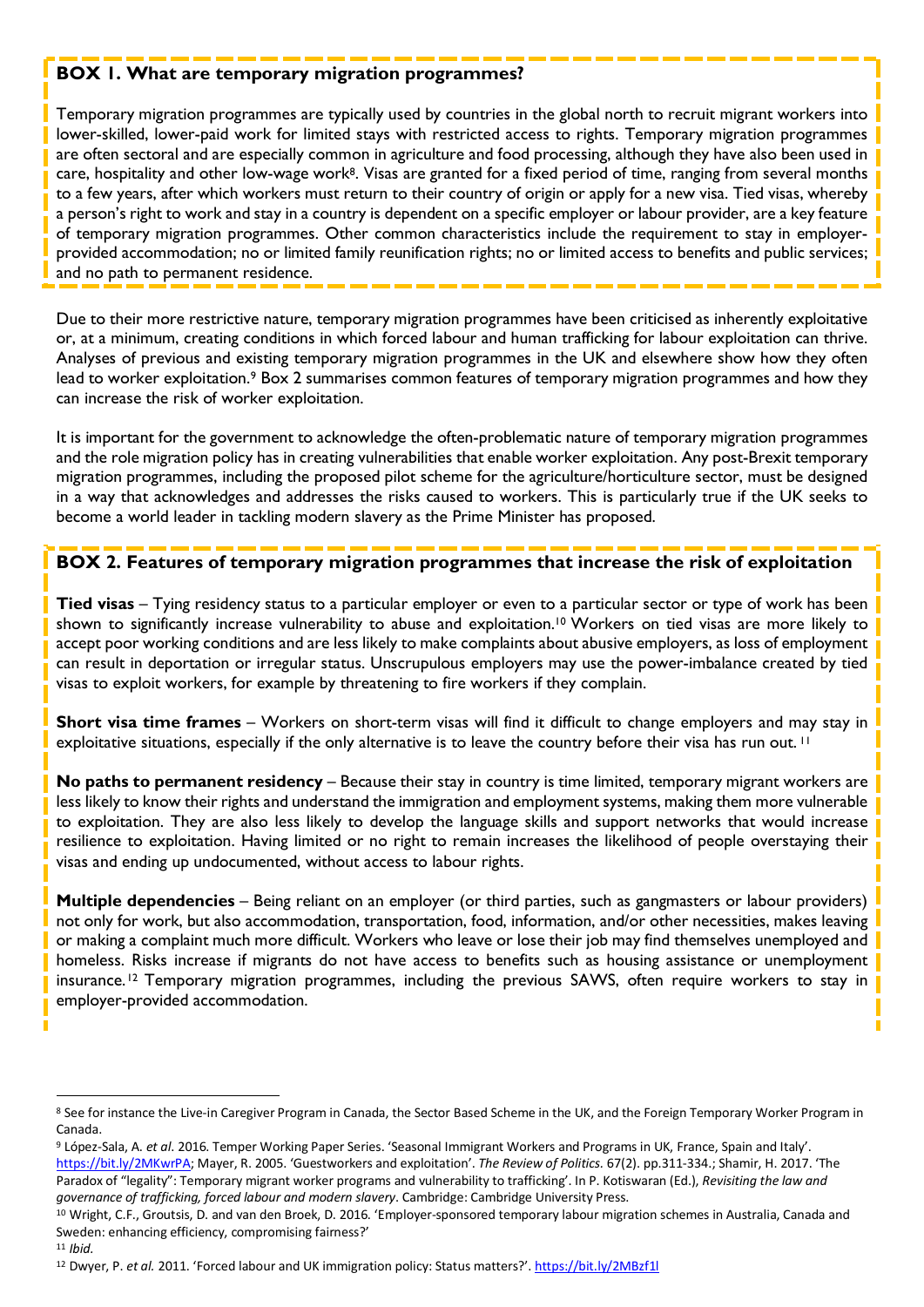**No or restricted recourse to public funds** – Restricting access to essential services such as homelessness assistance and welfare benefits can create extreme vulnerability among migrant workers, leaving them with no real choice to leave abusive or exploitative situations, as the alternative is often deportation or destitution.13

**Recruitment fees** – Migrant workers may end up taking loans or using up savings in order to pay for recruitment fees in their countries of origin. Debt is one of the key drivers of labour exploitation, as workers become dependent on their employer to pay back loans. "Debts accrued by migrants owed to agents for arranging travel, entry, access to work or accommodation may further compound their poverty and increase the hold an employer has over them."14 Having to pay for flights or other transportation can also lead to recruitment debt even without the involvement of labour intermediaries.

**Lack of integration programmes** – There is often a reluctance to provide integration support such as language training due to fears that they may encourage workers to stay longer and become permanent.15 However, migrant workers in the UK are known to be at greater risk of exploitation if they do not speak English.16 Language skills are crucial for workers to access information about their rights and to seek assistance when needed.

In addition to creating risks for workers, temporary migration programmes have been criticised as "a way of gaining workers while keeping down social costs" by keeping people in situations of disadvantage through the denial of citizenship rights.17 Employing migrant workers through restrictive and temporary migration schemes means there is no need for employers to cover social costs like family commitments (pregnancy, child care, care of the elderly), skills training or other normal staff retention contributions. Temporary migrants do not enjoy the same social or political rights associated with citizenship: they cannot vote, stand for election or access social benefits.18 This has significant implications, as migrant workers are often unable to change the structural conditions under which they are employed.

#### **What needs to be done?**

 

Despite the documented problems with temporary migration programmes, they are often a popular policy choice because they make it possible to meet industry's demand for migrant labour whilst also appearing to retain tight controls over net migration.19 Given that temporary migration programmes pose the range of risks outlined to workers, it is essential that necessary protections are put in place during the scheme development stage to prevent worker exploitation. This means improving existing protections as well as introducing new ones.

**To mitigate risks faced by workers on temporary migration programmes the government should, at a minimum, take the following steps:**

**1. Wages and working conditions should be set jointly by the government, worker and employer representatives.** 

Wages and working conditions for temporary migration programmes should be set by relevant stakeholders, including government, worker representatives and employer representatives (labour users and providers). The conditions set should consider the particular circumstances of the sector, the impact of the restrictions placed on participants and factors relevant to workers' migrant status. For example, migrant workers under the previous SAWS reported being misled about the amount of work available and being left with no money to travel home.20 This is something that could be addressed through collectively agreed standards, such as requirements to offer minimum weekly working hours or a guaranteed period of work.

The Gangmasters and Labour Abuse Authority (GLAA) has a set of licensing standards for labour providers in the agriculture and food processing sectors. However, they are not tailored to workers on temporary migration programmes, and so far the GLAA has largely worked with EEA nationals.

<sup>13</sup> TUC Commission on Vulnerable Employment. 2008. 'Hard Work, Hidden Lives: The Full Report of the Commission on Vulnerable Employment'. https://bit.ly/1NFjkI0

<sup>14</sup> Dwyer, P. *et al.* 2011. 'Forced labour and UK immigration policy: Status matters?'. https://bit.ly/2MBzf1l

<sup>&</sup>lt;sup>15</sup> Consterdine, E. and Samuk, S. 2015. 'Closing the Seasonal Agricultural Workers Scheme: A triple loss'. https://bit.ly/2lRzgmw <sup>16</sup> Ibid.

<sup>&</sup>lt;sup>17</sup> Castles and Davidson. 2000. p.119 in Hennebry, J. L. and Preibisch, K. 2010. 'A model for managed migration? Re-examining best practices in

Canada's Seasonal Agricultural Worker Program'. International Migration. Vol 50.<br><sup>18</sup> Preibisch, K. 2010. 'Pick-your-own labour: Migrant workers and flexibility in Canadian agriculture' International Migration Review. 44(2 p.413.

<sup>19</sup> Professor Richard Black, Director, Development Research Centre on Migration, Sussex University, Written evidence submitted to the UK Parliament. https://bit.ly/2MCj2sp

<sup>20</sup> ALP. 2009. 'Seasonal Agricultural Workers Scheme 2009'. https://bit.ly/2NLL9dp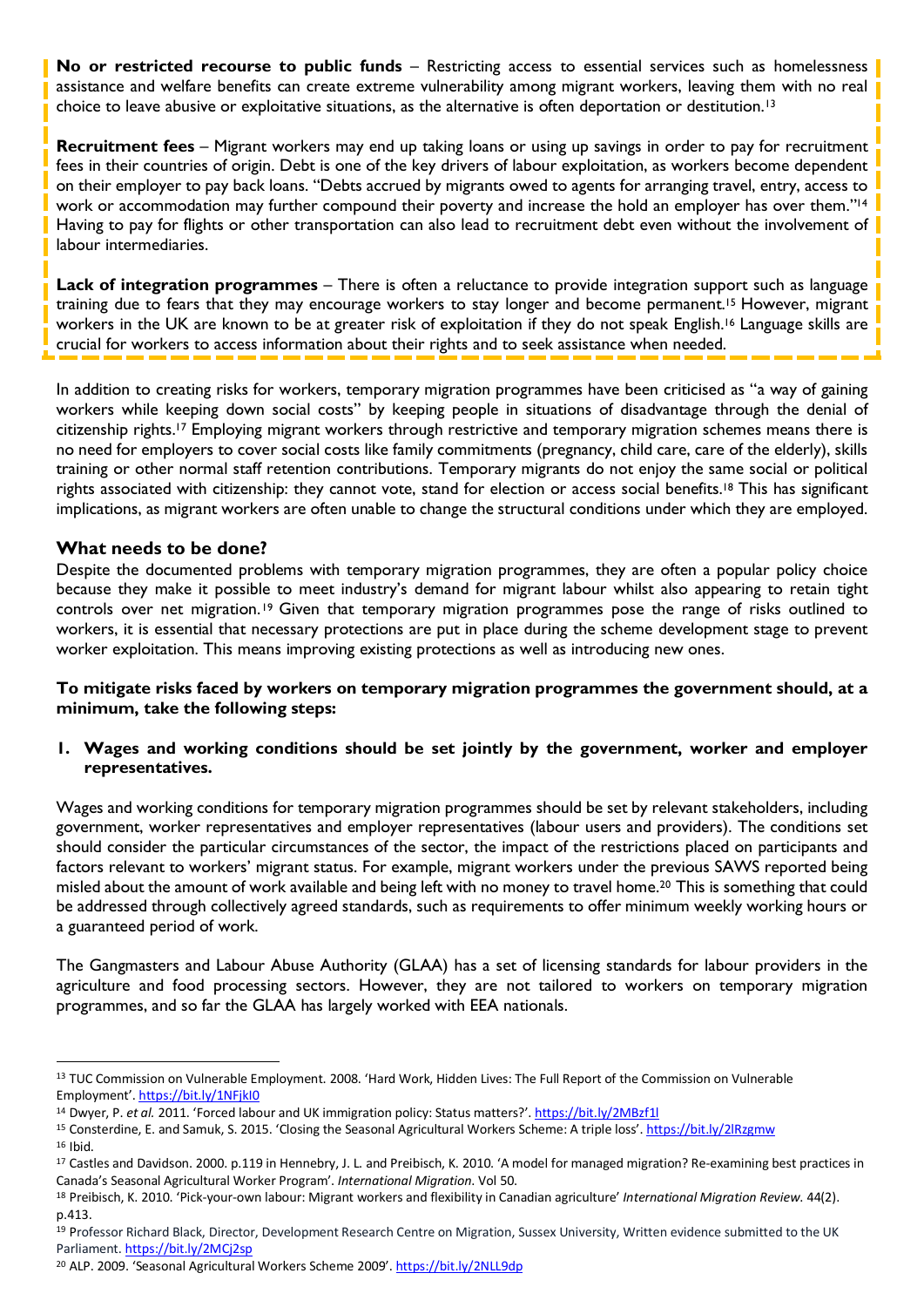In recognition of the inherent risk factors associated with work in the agricultural sector<sup>21</sup>, wages and conditions in the agricultural sector were set by worker-represented Agricultural Wages Boards (AWBs) throughout the UK from 1948 to 2013. In addition to setting minimum wage rates generally well above the adult national minimum wage<sup>22</sup>, the wages boards also set standards on accommodation, overtime, sick pay, rest breaks and bad weather payments to ensure workers were not penalised if the weather stopped them from working.23 However, in 2013, the same year as the SAWS ended, the AWB for England and Wales was abolished, leaving only those in Scotland and Northern Ireland in operation.24 The England and Wales AWB was the largest of the UK's three AWBs and covered 140,000 workers compared to 26,000 covered by the Scottish board and 10,700 covered by the Northern Ireland board.25 Research by Unite the Union showed that less than a year after the AWB was abolished, the majority of agricultural workers surveyed had not received the pay rise they would have been entitled to had it not been abolished and many reported that entitlements such as sick pay had been withdrawn.26

Now that the largest AWB in the UK is no longer operational, it is particularly important that wages and working conditions for the proposed pilot temporary migration scheme are set in cooperation with worker and employer representatives. As the recent Migration Observatory report notes, temporary migration schemes can provide an opportunity to set higher standards than have previously existed. Doing so would also help prevent the use of temporary migration to undercut existing wages and conditions.

#### **Case study: Collective agreement to protect seasonal berry pickers in Sweden**

In Sweden, wages and working conditions for seasonal berry pickers employed through overseas labour providers are regulated through a specially designed collective agreement between the trade union *Kommunal* and the Federation of Swedish Forest and Agricultural Employers.27 The agreement was set up in 2014, when it became apparent that the general collective agreement for 'temporary work agencies' was not effective and an agreement adapted to the specific circumstances of seasonally employed migrant berry pickers was needed. The new agreement clarifies for instance what wage deductions are permitted: employers must cover all costs related to transportation from accommodation to worksite, protective clothing, gloves and tools to facilitate picking, but may make deductions for food and accommodation of normal standard at cost price.<sup>28</sup>

#### **2. Labour inspectorates should have their resources and remit increased to ensure the enforcement of labour law**

Due to the risks inherent in temporary migration programmes labour inspection and enforcement should be greatly increased in order to prevent exploitation. The UK's labour inspection capacity is currently too limited to act as a sufficient deterrence against labour abuses.<sup>29</sup> The ILO recommends a target of one inspector for every 10,000 workers.30 In a survey of comparable countries in the European Economic Area, FLEX found that the UK's labour inspection capacity falls well below the ILO target and far behind others such as Ireland and Norway.31 This is concerning for all workers, regardless of migrant status, and more pro-active enforcement of labour rights has been called for by the UK Director of Labour Market Enforcement.<sup>32</sup>

FLEX recommends that all employers and labour providers be inspected and approved before they are allowed to participate in temporary migration programmes and work permits are granted. At a minimum they should demonstrate that they are able to pay workers' wages even if the harvest is poor or the workers are not skilled enough to pick the required amounts, and provide accommodation and transportation that meets relevant health and safety standards.33

- <sup>32</sup> Director of Labour Market Enforcement. 2018. 'UK Labour Market Enforcement Strategy 2018/19'. p.67
- 33 Herzfeld Olsson, P. 2018. 'Towards protection of vulnerable labour migrants in Sweden: The case of the Thai berry pickers' in Rijken, C. and de Lange, T. (eds.). 2018. *Towards a decent labour market for low-waged migrant workers*. Amsterdam University Press.

<sup>&</sup>lt;sup>21</sup> For example: isolation, reliance on employer-provided accommodation and transportation, the physicality of the work, and the impact of weather on the availability of work.

<sup>&</sup>lt;sup>22</sup> Low Pay Commission. 2011. The implications for the national minimum wage of the abolition of the Agricultural Wages Board in England and Wales. https://bit.ly/2xnpBJZ

<sup>&</sup>lt;sup>23</sup> Blagg, H. 2018. 'Bring back AWB call: Jeremy Corbyn makes firm commitment to farmworkers at Tolpuddle Martyrs' Festival'.

https://bit.ly/2xlqmmN<br><sup>24</sup> Scotland and Northern Ireland kept their boards, while Wales established an Agricultural Advisory Panel. The Panel has the same function as a wages board, but is less independent as it must submit its orders for approval by Welsh Ministers.

<sup>&</sup>lt;sup>25</sup> Low Pay Commission. 2011. The implications for the national minimum wage of the abolition of the Agricultural Wages Board in England and Wales. https://bit.ly/2xnpBJZ

<sup>&</sup>lt;sup>26</sup> Blagg, H. 2016. 'Work with the board: Unite condemns attacks on Scottish AWB. https://bit.ly/2NPuF3Y

<sup>&</sup>lt;sup>27</sup> Herzfeld Olsson, P. 2018. 'Towards protection of vulnerable labour migrants in Sweden: The case of the Thai berry pickers' in Rijken, C. and de Lange, T. (eds.). 2018. *Towards a decent labour market for low-waged migrant workers*. Amsterdam University Press. <sup>28</sup> *Ibid.*

<sup>&</sup>lt;sup>29</sup> FLEX. 2015. 'Combatting labour exploitation through labour inspection'. http://bit.ly/2HgmYOp<br><sup>30</sup> David Weil. 2008. 'A strategic approach to labour inspection'. *International Labour Review*. 147(4). p.372. https://b

<sup>31</sup> FLEX. 2017. 'Risky Business: Tackling exploitation in the UK labour market'. https://bit.ly/2pdcho0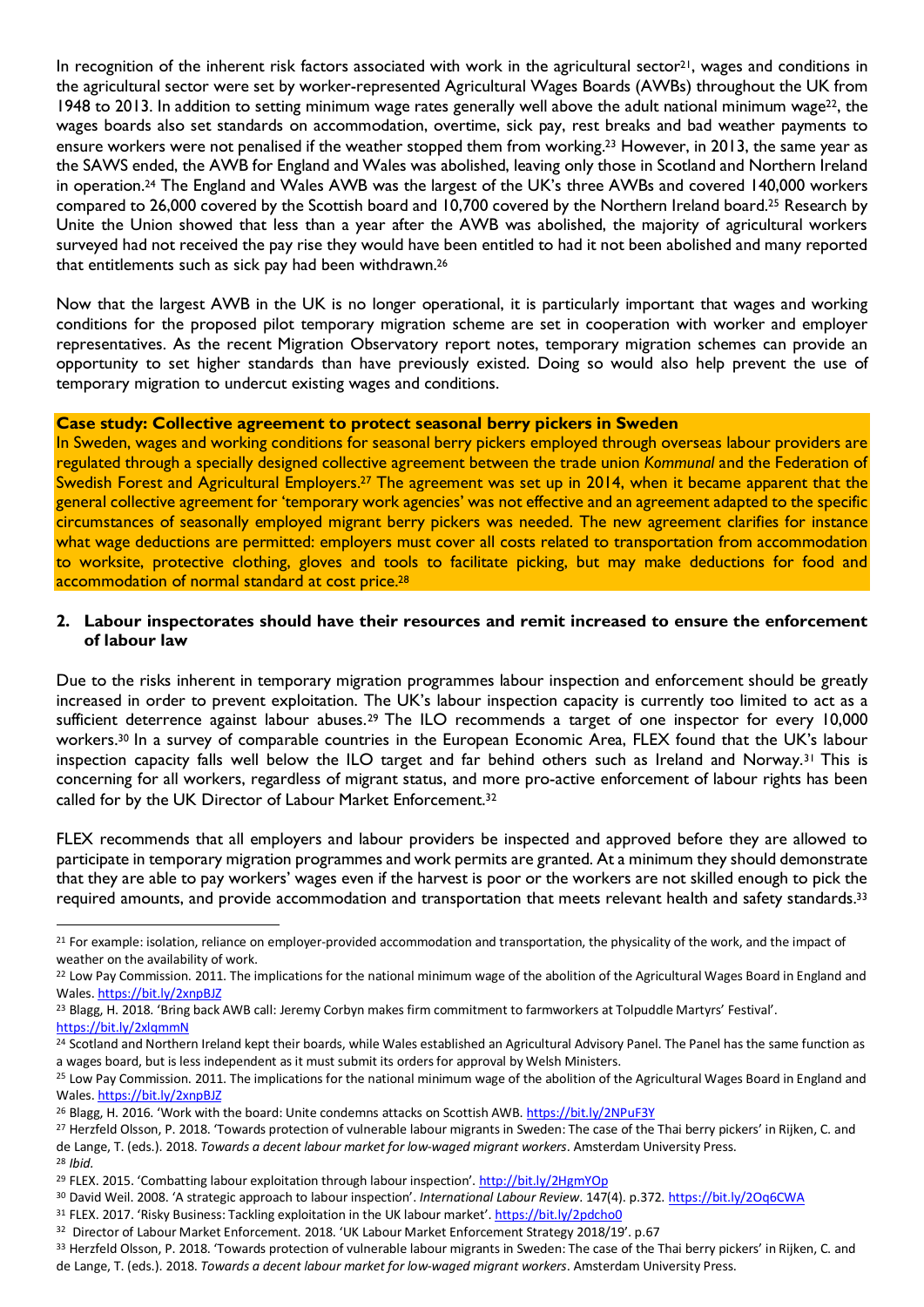Such pre-participation checks have been effective in Sweden where they have helped identify those employers who will struggle to meet the necessary standards.<sup>34</sup> It also offers an opportunity to inform employers and labour providers of their obligations and allow them to make any necessary improvements – a collaborative approach that should work better than simply finding and punishing those in breach. In addition to pre-participation checks, regular compliance inspections should also be carried out.

#### **Case study: Enforcement of pay and conditions and the UK SAWS**

The SAWS was managed by nine approved operators on behalf of the UK Border Agency. These operators were not only in charge of recruiting participants and allocating them to employers, but also of monitoring their pay and working conditions. <sup>35</sup> The Gangmasters Licencing Authority (GLA, now the Gangmasters and Labour Abuse Authority) registered multiple operators and had the power to conduct inspections and make referrals to other enforcement authorities. In addition, once a year, the UK Border Agency conducted inspections on farms and operators using SAWS workers. Despite these measures, different investigations reported cases of underpayment of wages, long working hours, no days off or rest, and poor living conditions. One study uncovered a strawberry picker earning £6 after working for three to four hours,<sup>36</sup> while another described migrants working in isolated environments, and living under poor conditions without the ability to change employers due to their tied-visa limitations.<sup>37</sup>

#### **3. The activities of overseas labour providers should be regulated and monitored.**

Recruitment debt is a key driver of labour exploitation. Workers take on loans in order to cover recruitment and other costs including flights, visa fees and training. While it is illegal in the UK to charge recruitment fees, this does not prevent labour providers in other countries from doing so. Research by Kalayaan and Oxfam from 2009 shows how non-British EU workers in the care sector were being charged up to £2,000 for a job in the UK.<sup>38</sup> Workers coming from outside the EU are likely to face significant charges due to the high cost of flights. The same report found that labour providers were also deceiving workers about the nature and conditions of work. It is crucial to regulate overseas labour providers to prevent recruitment deception and debt. To mitigate this risk FLEX recommends that:

- a. UK employers (or scheme operators) should only be allowed to use licensed overseas labour providers that do not charge recruitment fees. An example of this in practice exists in Manitoba Canada, where employers using the Temporary Foreign Worker Program can only use licensed recruitment agencies with a reputable record of compliance and are prohibited from using agencies charging recruitment fees.<sup>39</sup>
- b. Overseas labour providers participating in the UK's temporary migration programmes should sign up to the agreed joint standards of the scheme (see point 1 above) and have a representative and registered branch of their business present in the UK. This would ensure that they could be held to account for breaches of standards in UK courts and under UK law. In Sweden this system is in place and has served to prevent worker exploitation.<sup>40</sup> Whilst the GLAA licenses overseas labour providers its capacity to hold them to account is limited as they operate outside of the UK's jurisdiction.

#### **4. Workers should be able to change employers.**

Being tied to one employer has been highlighted as exacerbating the risk of exploitation for migrant workers<sup>41</sup> and any post-Brexit temporary migration programme should enable workers to change employer not only technically, but also in practice. Under the previous SAWS, workers were technically allowed to change employers, but this was "almost impossible" in practice.42 Workers had to work for the farmer to whom they were allocated and could only switch to

<sup>34</sup> *Ibid.*

<sup>&</sup>lt;sup>35</sup> Migration Advisory Committee. 2013. 'Migrant Seasonal Workers: The impact on the horticulture and food processing sectors of closing the Seasonal Agricultural Workers Scheme and the Sectors Based Scheme'. p.51-52. https://bit.ly/2NhoiHt

<sup>36</sup> Rogaly, B. 2008. 'Intensification of workplace regimes in British horticulture: the role of migrant workers'. *Population, Space and Place*. 14(6). p.14. http://sro.sussex.ac.uk/11584/

<sup>37</sup> López-Sala, A. *et al*. 2016. Temper Working Paper Series. 'Seasonal Immigrant Workers and Programs in UK, France, Spain and Italy'. https://bit.ly/2MKwrPA

<sup>38</sup> Oxfam and Kalayaan. 2009. 'Who cares? How best to protect UK care workers employed through agencies and gangmasters from exploitation. https://bit.ly/2NgQ6vf

<sup>39</sup> Wright, C.F., Groutsis, D. and van den Broek, D. 2016. 'Employer-sponsored temporary labour migration schemes in Australia, Canada and Sweden: Enhancing efficiency, compromising fairness?' p.1864

<sup>40</sup> Herzfeld Olsson, P. 2018. 'Towards protection of vulnerable labour migrants in Sweden: The case of the Thai berry pickers' in Rijken, C. and de Lange, T. (eds.). 2018. *Towards a decent labour market for low-waged migrant workers*. Amsterdam University Press.

<sup>41</sup> Demetriou, D. 2015. "Tied visas' and inadequate labour protections: A formula for abuse and exploitation of migrant domestic workers in the United Kingdom'. *Anti-Trafficking Review.* https://bit.ly/2pcIv2r

<sup>42</sup> Consterdine, E. and Samuk, S. 2015. 'Closing the Seasonal Agricultural Workers Scheme: A triple loss'. https://bit.ly/2lRzgmw; Lopez-Sala, A. *et al*. 2016. Temper Working Paper Series. 'Seasonal Immigrant Workers and Programs in UK, France, Spain and Italy'. https://bit.ly/2MKwrPA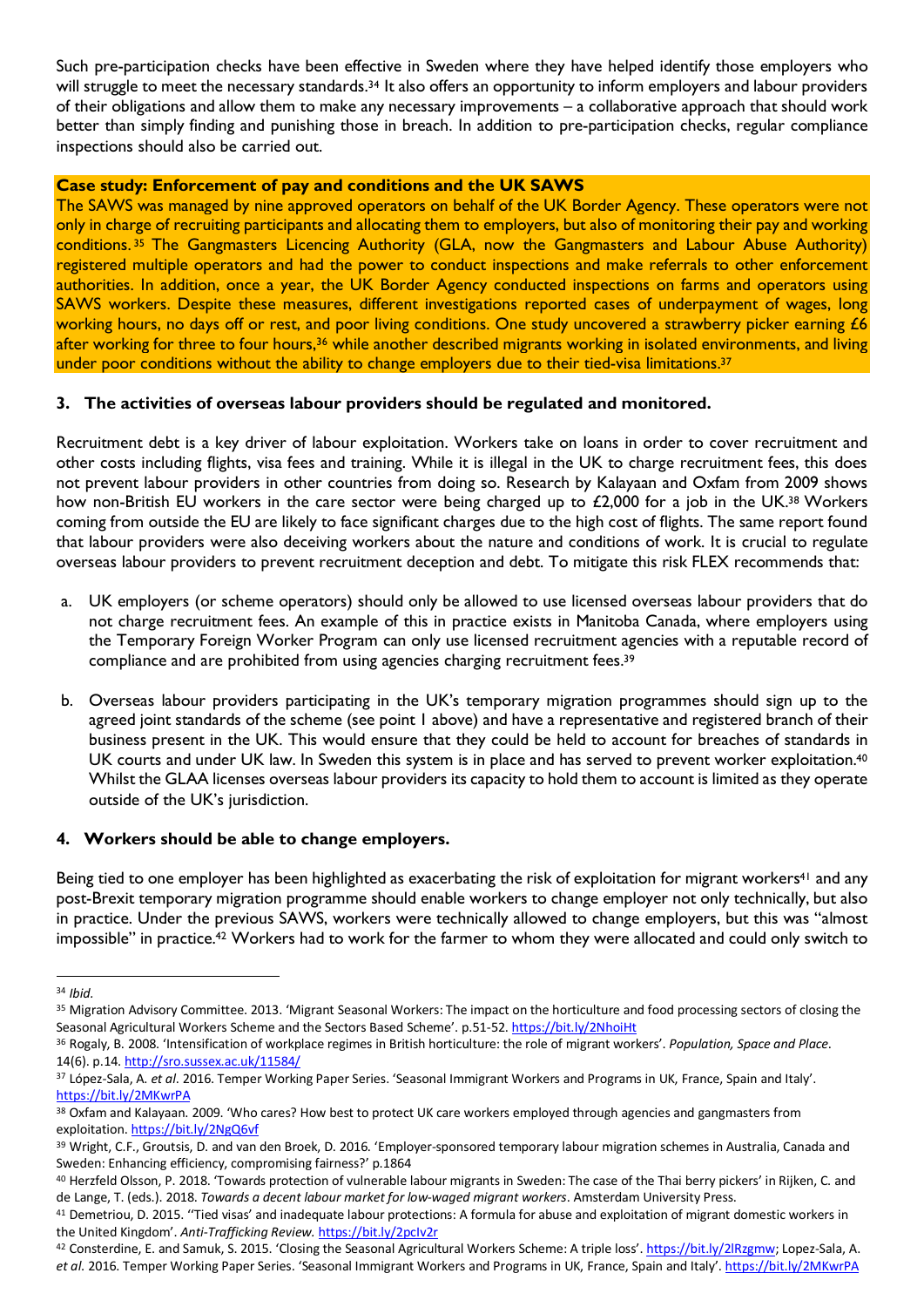another farm site 'for exceptional reasons' with permission from the scheme operator.43 This aspect of SAWS has been criticised by numerous researchers and organisations<sup>44</sup>, including the Association of Labour Providers (ALP), who referred to the previous SAWS as "basically bonded labour"45. Aware of the power imbalance that comes with tiedvisas, some employers have used the threat of deportation to implement decreases in pay.46

To make changing employer possible in practice, workers should be given time to find new work while they are in the UK, as is the case for Tier-2 workers in the UK who have 60 days to find new work<sup>47</sup> and temporary migrant workers in Sweden who usually have 90 days<sup>48</sup>.

#### **Case study: Tied visas and the United States H-2 Guestworker Program**

The H-2 Guestworker Program provides tens of thousands of temporary farmworkers and labourers to industries such as agriculture, forestry, and construction, for a maximum stay of three years.49 Guestworkers may work only for the employer who sponsored their visa and must leave the country when their visa expires. Critics have reported that this restriction has led to workers being 'systematically exploited and abused', as they are forced to choose between remaining in exploitative working conditions or returning home.50 According to the Southern Poverty Law Center (SPLC):

*The most fundamental problem with guestworker programs, both historically and currently, is that the employer — not the worker — decides whether a worker can come to the United States and whether he [sic] can stay. Because of this arrangement, the balance of power between employer and worker is skewed so disproportionately in favor of the employer that, for all practical purposes, the worker's rights are nullified. At any moment, the employer can fire the worker, call the government and declare the worker to be "illegal*"51

#### **5. Workers should be provided with information on their labour rights and given support to raise cases of abuse**

Workers must be informed of the kind of work they will be required to do before they are recruited, so as to set realistic expectations and prevent deception in recruitment. They should also be provided with information about their rights and where to get help upon receipt of their work permit in their country of origin. The International Labour Organization<sup>52</sup> and the International Organization for Migration<sup>53</sup> both recommend that migrant workers be provided with pre-departure training on living and working abroad – including on rights at work; the destination country's culture, laws and policies; and accessing support services and complaints mechanisms. This not only helps prevent exploitation, it is also a means of promoting integration.54

On arrival in the UK, government-sponsored worker advice sessions should be provided free of cost and delivered by non-governmental organisations and/or worker representatives. This is in line with a key recommendation from an independent review of the UK's only existing low-wage tied visa scheme, the Domestic Workers in Private Households Visa (previously the Overseas Domestic Workers Visa)55, which says the Government should provide "mandatory group information meetings" for all overseas domestic workers.56 The review held that without the opportunity to receive information, advice and support concerning their rights while at work in the UK, workers would struggle to avail themselves of their rights, including the right to change employers.

A new 24-hour helpline specifically for workers on temporary migration programmes should be established to provide advice and support in the languages of the workers recruited. While advice gateways exist for information on workrelated issues, a one-stop shop service is essential for workers with limited time in country, high-risk of abuse and

<sup>49</sup> US Government. 'H-2A Temporary Agricultural Workers'. https://bit.ly/2kmmLgs

<sup>43</sup> Sumption, M. and Fernandez Reino, M. 2018. 'Exploiting the opportunity: Low-skilled migration after Brexit'. https://bit.ly/2PkWPAV <sup>44</sup> López-Sala, A. *et al*. 2016. Temper Working Paper Series. 'Seasonal Immigrant Workers and Programs in UK, France, Spain and Italy'. https://bit.ly/2MKwrPA

<sup>45</sup> ALP. 2012. 'Position paper: Seasonal Agricultural Workers Scheme (SAWS)'. https://bit.ly/2xgFna9; ALP. 2017. 'Position paper: Building a model Seasonal Workers' Scheme'. https://bit.ly/2OubEBi

<sup>46</sup> Donna Simpson. 2011. 'Salads, Sweat and Status: Migrant Workers in UK Horticulture'. https://bit.ly/2NSb2bs

<sup>47</sup> Sumption, M. and Fernandez Reino, M. 2018. 'Exploiting the Opportunity? Low-Skilled Work Migration After Brexit'. https://bit.ly/2PkWPAV <sup>48</sup> Emilsson, Henrik. 2014. 'Who Gets in and Why? The Swedish Experience with Demand Driven Labour Migration – Some Preliminary Results.' *Nordic Journal of Migration Research*, 4(3):134-143.

<sup>50</sup> Southern Poverty Law Centre. 2013. 'Close to Slavery: Guestworker Programs in the United States'. p.1. https://bit.ly/2xt0sNU <sup>51</sup> *Ibid*

<sup>52</sup> ILO. 2014. 'Need for pre-departure information and training for migrant workers stressed'. https://bit.ly/2NgWItC

<sup>53</sup> IOM. No date. 'Best practices: IOM's migrant training/Pre-departure orientation programs' https://bit.ly/2OvWknM

<sup>54</sup> Consterdine, E. and Samuk, S. 2015. 'Closing the Seasonal Agricultural Workers Scheme: A triple loss'. https://bit.ly/2lRzgmw

<sup>55</sup> As with the previous SAWS scheme, workers on this visa programme are technically allowed to change employer, but there are significant practical barriers to doing so. See for example: Kalayaan. 2017. 'Still in the dark, still disempowered'. https://bit.ly/2xpmLUM

<sup>56</sup> Ewins, J. 2015. 'Independent review of the Overseas Domestic Workers Visa'. https://bit.ly/2MGkKZV